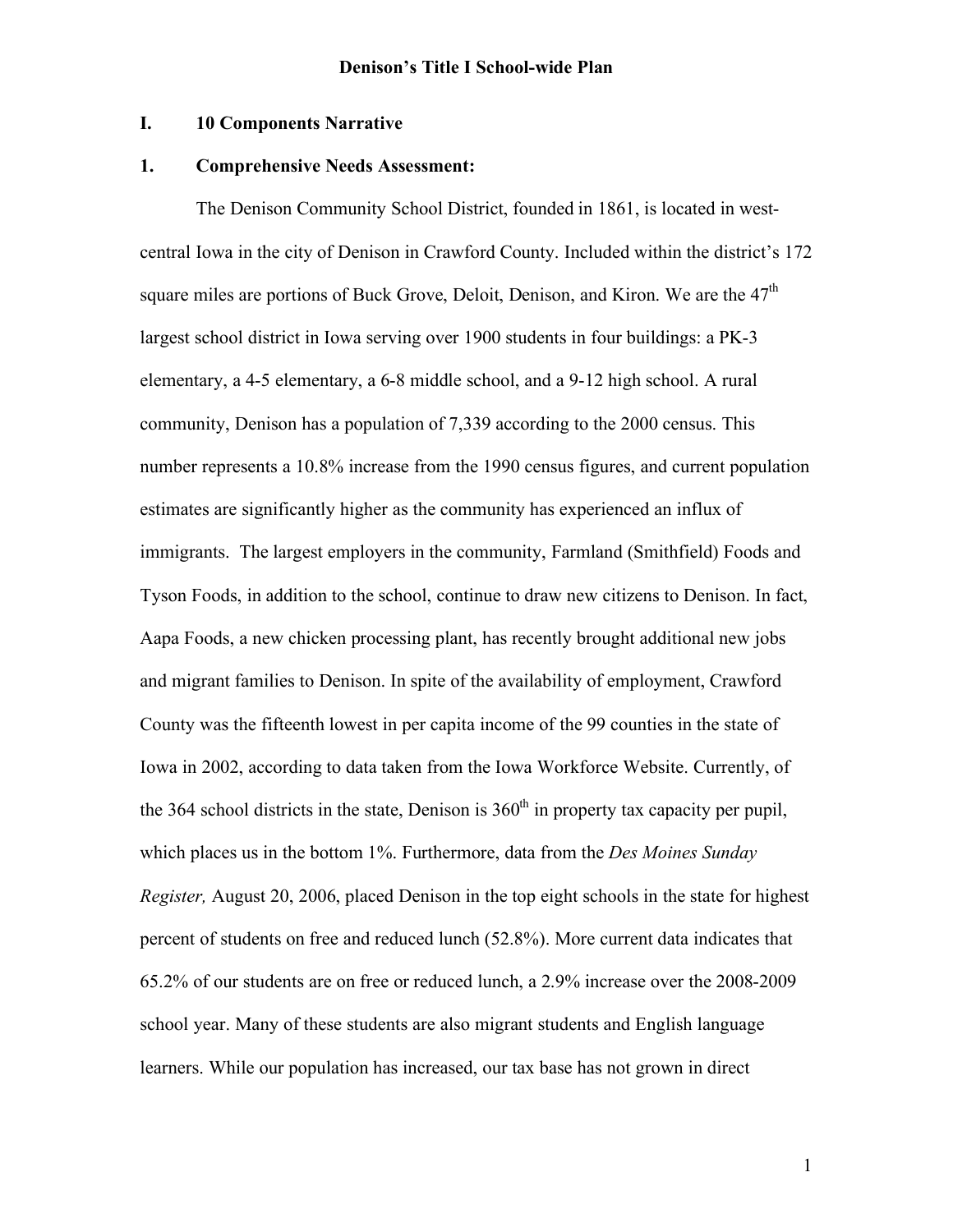proportion. Both the economic conditions and the increasingly diverse population have directly impacted the school system.

This diversity is most readily seen in the number of Latino/-a students enrolled in all three buildings. During the 2008-2009 school year, data show 63.8% of the students at the K-3 elementary were Latino/-a; 64.7% of the students in the 4-5 elementary were Latino/-a; 52.6% of the students in the middle school were Latino/-a; and 33.0% of the students at the high school were Latino/-a. Seven years ago, these numbers were 37.1% Latino/-a at the elementary, 16% at the middle school, and 9% at the high school. **Table 1** details our District's demographics for the 2007-2008 school year.

| тарк т. ренвон соннципсу эспол ренод арнез |                       |                                 |                  |                |       |
|--------------------------------------------|-----------------------|---------------------------------|------------------|----------------|-------|
|                                            | Elementary<br>$(K-3)$ | <b>Broadway</b><br>Elem $(4-5)$ | Middle<br>School | High<br>School | Total |
| Enrollment                                 | 564                   | 238                             | 445              | 665            | 1912  |
| % Minority                                 | 66.7%                 | 66.4%                           | 54.6%            | 36.2%          | 53.2% |
| % Hispanic                                 | 63.8%                 | 64.7%                           | 52.6%            | 33.0%          | 50.6% |
| % Free/Reduced Lunch                       | 76.4%                 | 71.8%                           | 66.1%            | 60.7%          | 64.3% |

| <b>Table 1: Denison Community School Demographics</b> |  |
|-------------------------------------------------------|--|
|-------------------------------------------------------|--|

Our ITBS baseline reading comprehension data over the past five years indicates an upward trend, minus a dip last past year at the fourth grade level. **Chart 1** indicates the change in percent proficient over the years. Gaps continue to exist, but, with the exception of Special Education, our subgroups performed better than they have in the past 6 years. ITBS data indicates that 79% of our Free and Reduced population and 70% of our ELL were proficient in spring of 2009, while only 25% of our Special Education population was proficient.

Math scores indicate that we are improving the percent proficient among student subgroups. As indicated by **Chart 2**, however, we still have gaps that exist; therefore, we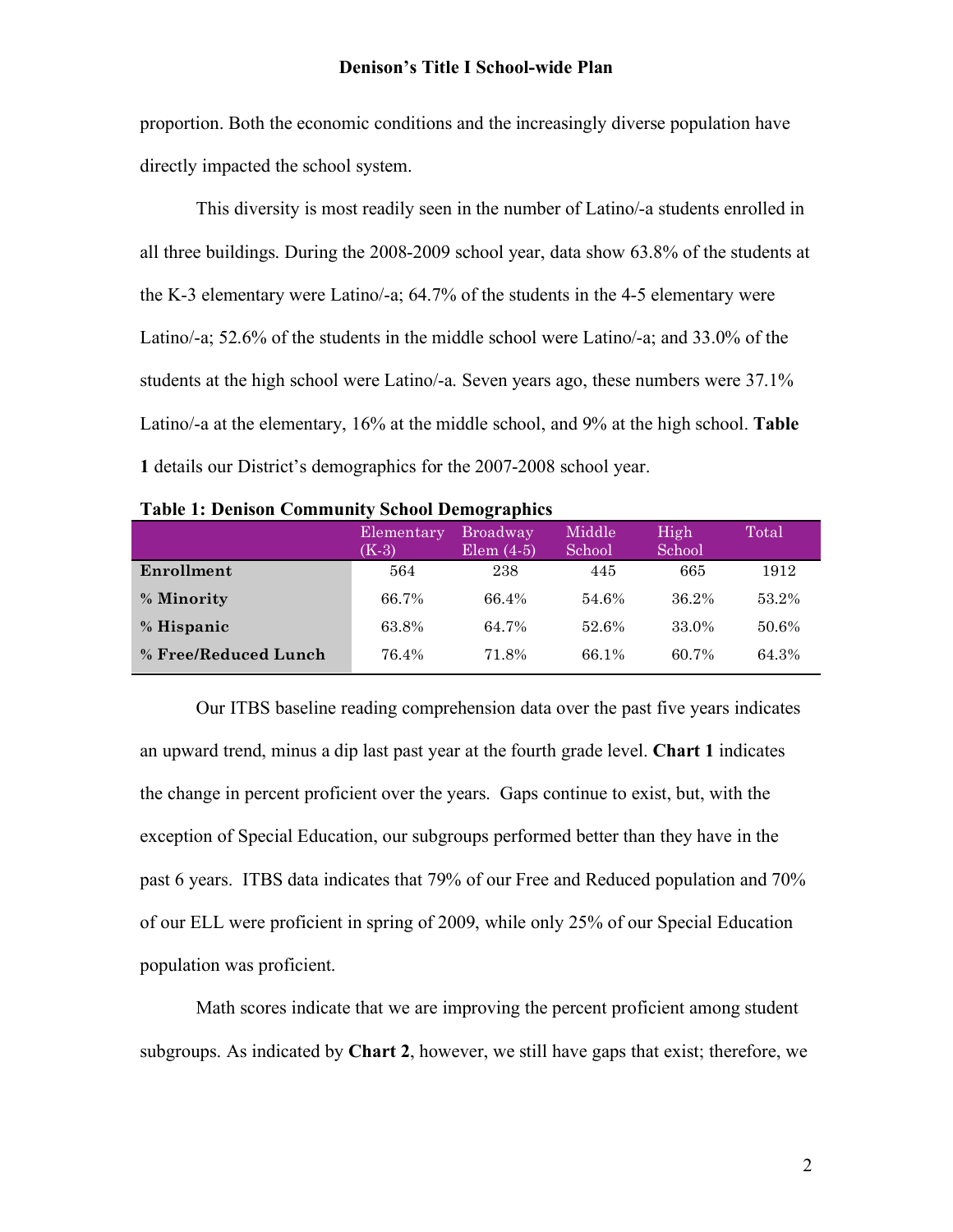need to continue to implement strategies that have proven successful in our math

instruction.

# **Chart 1: ITBS 4<sup>th</sup> Grade Reading Trend:**

#### Denison Community School District - ITBS - 4th Grade Reading **Percent Proficient** (by subgroup - compared to State Trajectory)



# <sup>----</sup> 4th Grade Reading -- Hispanic/Latino<br>**Chart 2: ITBS 4<sup>th</sup> Grade Math Trends**<br>**Denison Community School District - ITBS - 4th Math Percent Proficient**

(by subgroup - compared to State Trajectory)

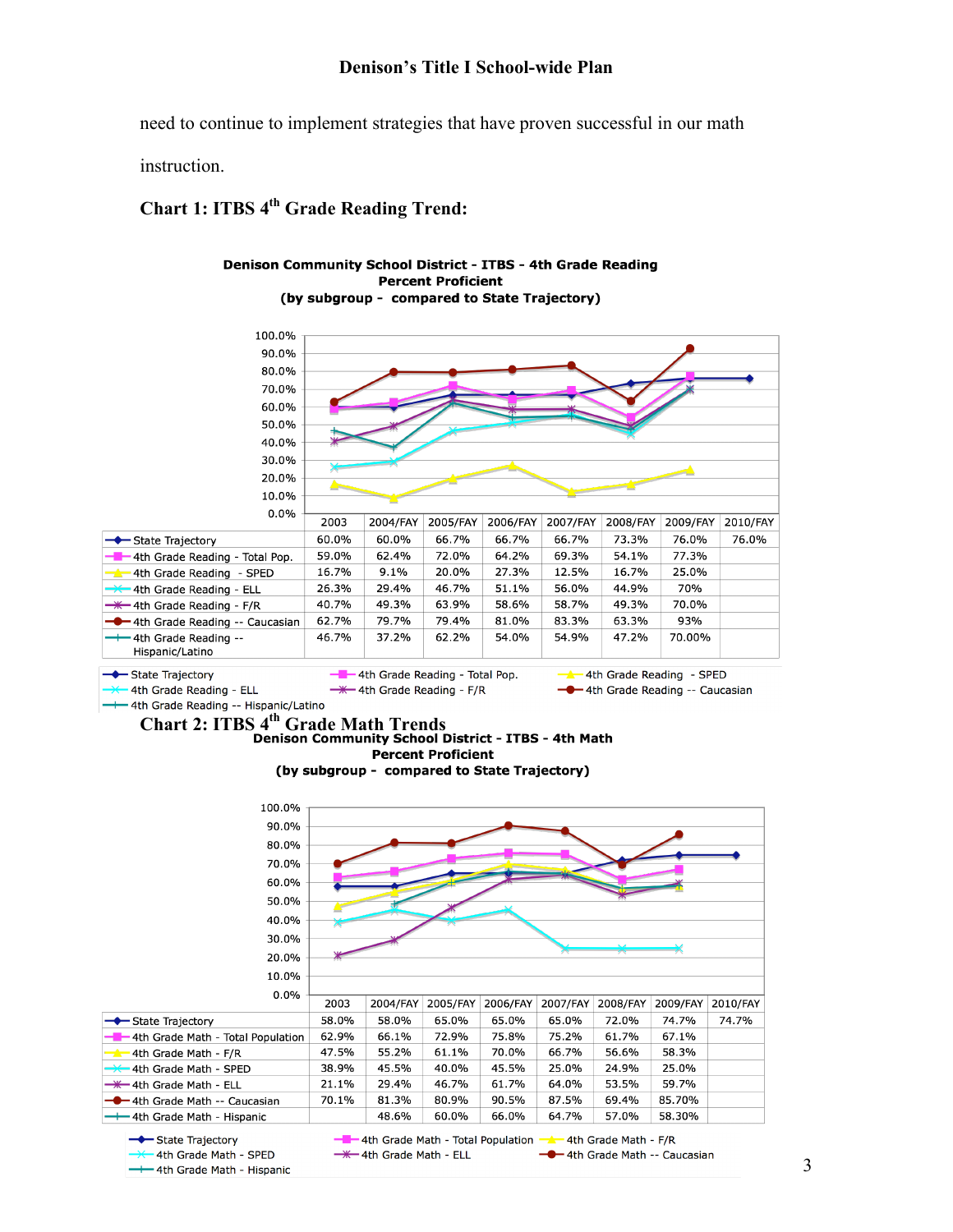As we annually review our achievement data, we target those students who have been served by our Title I program. We consider the growth of these students in the five component areas of reading: fluency, vocabulary, phonics, phonemic awareness, and reading comprehension. With the adoption of a K-5 comprehensive reading program, supported by our Reading First Grant, we have studied and will continue to study the data that reflects our implementation of scientifically based reading strategies on a monthly basis. Additionally, we review reading achievement data of all students (determined by the assessments required under the Reading First guidelines) three times per year in order to target those students in need of more time in intensive instruction in a particular areas of reading skill development. Students reading below the proficient levels as indicated by Department of Education under Reading First will receive intervention services that provide them with more time and intense practice using the strategies. This intervention will be provided by our Title services. One indicator of the effectiveness of our program will be the numbers of students in need of substantial intervention; we expect that number to decrease as students are served by our core reading curriculum and our Title intervention services.

### **2. Implementation of Schoolwide Reform Strategies**

Denison's comprehensive reading program provides a coherent instructional program that includes coordinated instructional sequences, ample opportunities for teacher-directed application, guided practice, and independent practice. This occurs during a 90-minute block of uninterrupted reading instruction in each classroom. Activities and strategies targeted by the State incorporate all of the five essential components of reading instruction within our program (see Chart 3). We understand that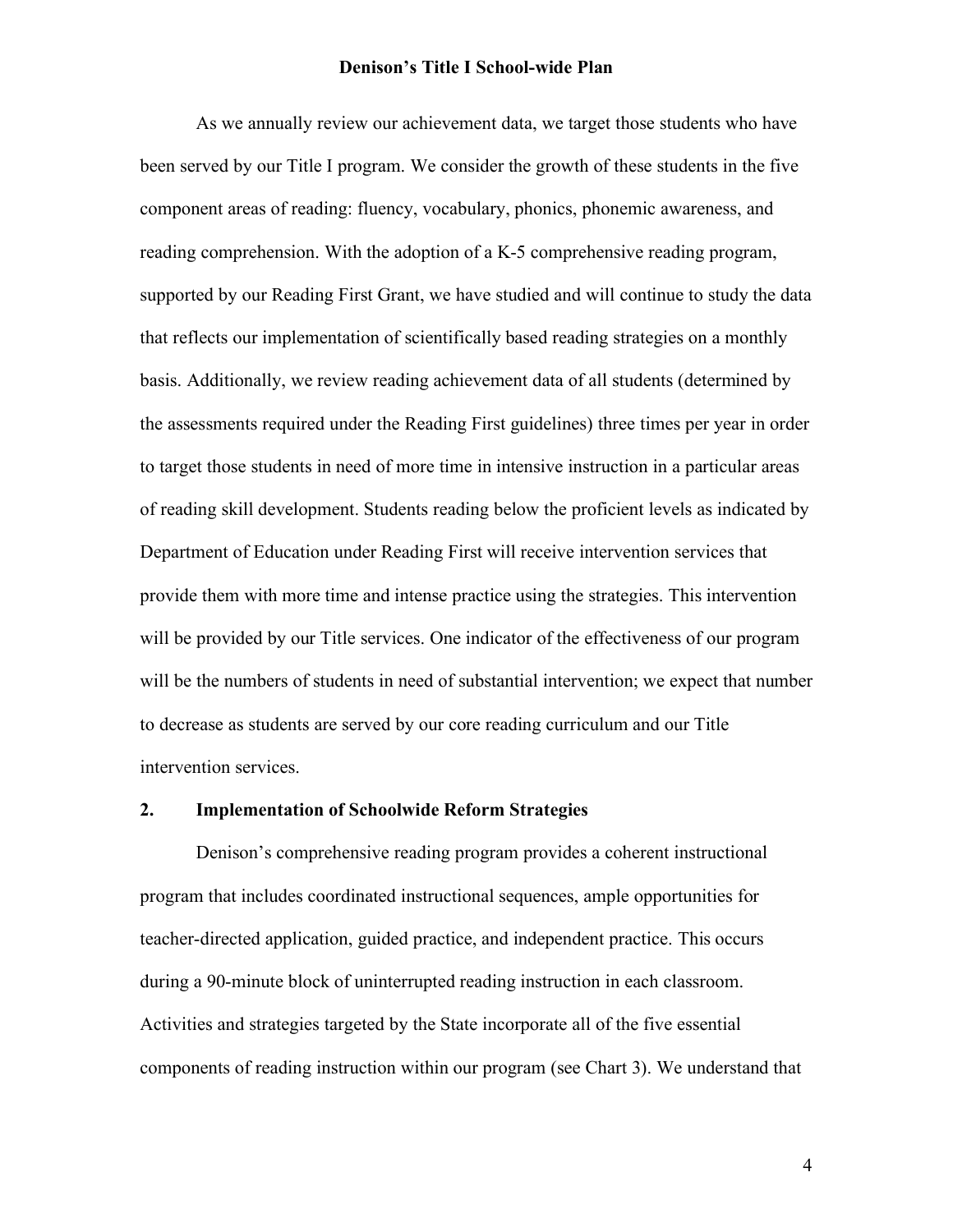instruction for younger students involves a combination of reading and writing experiences that help them learn the purposes of literacy, as well as how written language functions. Children learn the pleasure of reading and writing and become familiar with the text structure and vocabulary through hearing texts read aloud. Children learn lettersound relationships in several different ways, including direct lessons; active, "hands-on" guided practice; and application of this basic information in reading and writing. Instruction in writing contributes substantially to children's understanding about words. In each classroom, for example, a systematic and explicit word-study system has been established to help children learn spelling principles.

The major impetus of our program is to align our curriculum, to scaffold our skills, to organize a cohesive delivery system, to offer systematic intervention, and to incorporate data to inform our instructional decision-making. We need to continue to coordinate the scientifically based practices we have in place and to fill the gaps we have in our instruction with additional scientifically based research strategies. The Denison Elementary's comprehensive reading program for kindergarten through 5th grade classrooms includes explicit and systematic instruction in each of the 5 essential components of reading instruction (phonemic awareness, phonics, vocabulary development, reading fluency-including oral reading skills, and reading comprehension strategies). Transitions have been made across the grades to adjust to children's growth in reading, writing, language, and word knowledge, as well as their development of study skills. For example, teachers at each grade level share students during literacy block so that students can be grouped flexibly to meet their needs best. Furthermore, Title and Reading Recovery teachers directly support our lowest level of readers in the classroom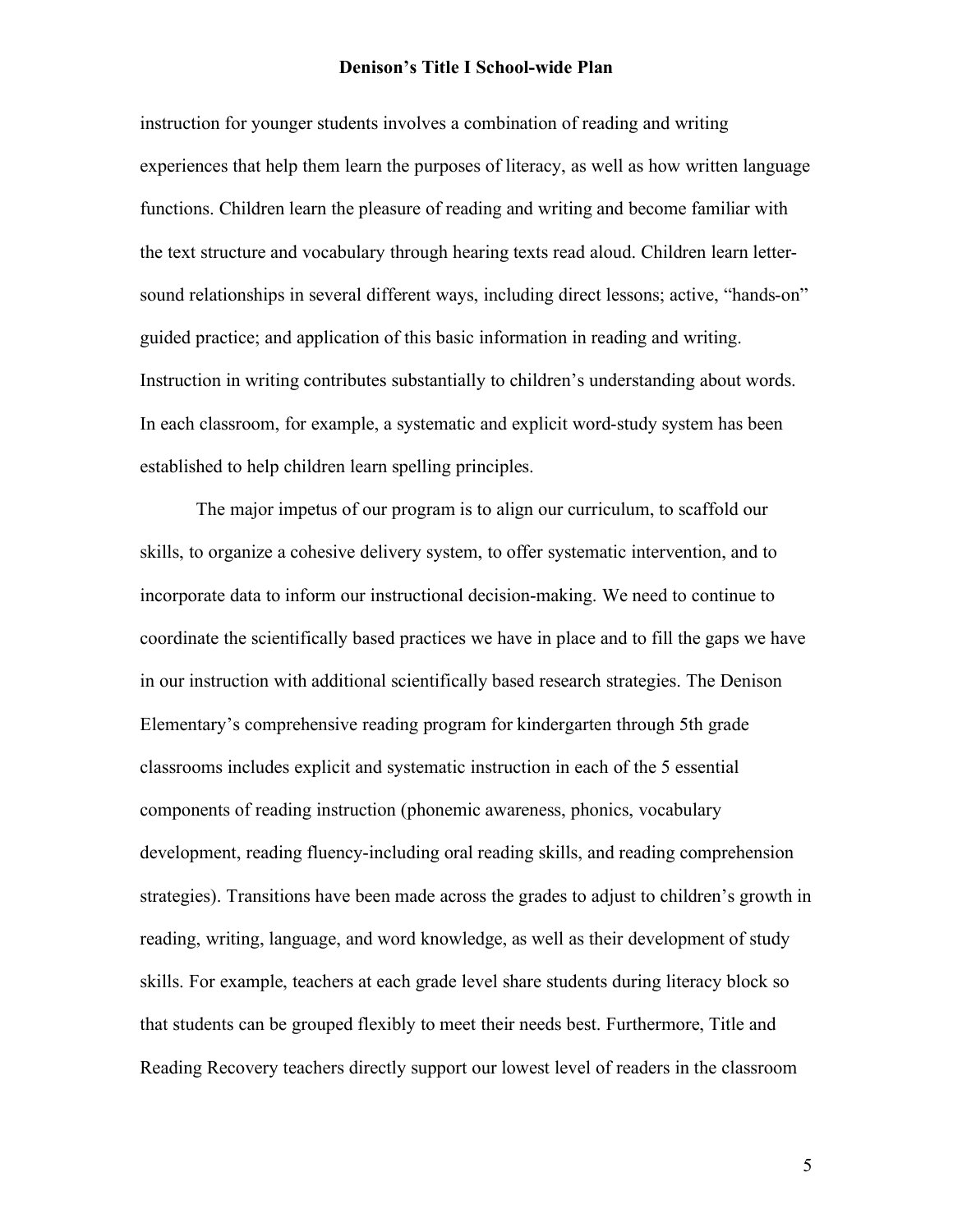during the literacy block. By second grade, children are making the transition to longer

periods of silent, independent reading and writing. Small-group reading instruction,

writing workshop, and explicit teaching of the 5 essential components has been

implemented across the grades. At all grade levels, interactive read-alouds will be a daily

activity and one that serves as a foundation for learning in all other components of the

framework. Additionally, all children experience a rich collection of children's literature.

| <b>Reading Components</b> | <b>Instructional Strategies/Methods/Programs with Supporting</b> |
|---------------------------|------------------------------------------------------------------|
|                           | Evidence from the National Reading Panel (NRP) and/or Put        |
|                           | <b>Reading First (PRF)</b>                                       |
|                           |                                                                  |
| <b>Phonemic Awareness</b> | PWIM (NRP 1, 4-22, 25)                                           |
|                           | Elkonin Boxes(PRF 6; NRP 2-10)                                   |
|                           | Segmentation/blending (PRF 6; NRP 2, 7)                          |
| (SBRR pp 81-99)           | Initial sound fluency (PRF 2-35, NRP 2-10)                       |
|                           | Phoneme isolation (PRF 5-6, NRP 2-10)                            |
|                           | Oral Rhymes (PRF 3, NRP 2-31)                                    |
| <b>Phonics</b>            | Elkonin Boxes (PRF 6)                                            |
|                           | PWIM (NRP 1, 4-22, 25)                                           |
|                           | Letter sound correspondence (PRF 12, NRP 2-99)                   |
| (SBRR pp 101-107)         | Systematic explicit instruction (PRF 14, NRP 2-102)              |
|                           | Word recognition (NRP 2-100)                                     |
|                           | Decoding (PRF 14, NRP 2-99)                                      |
|                           | Small group learning (PRF 17)                                    |
|                           |                                                                  |
|                           |                                                                  |
| <b>Fluency</b>            | Repeated oral reading (PRF 26, NRP 3, 11, 15)                    |
|                           | Model fluent reading (PRF 26, NRP 3-10)                          |
| $(SBRR pp 108-114)$       | PWIM (NRP 1, 4-22, 25)                                           |
|                           | Choral/partner reading (PRF 26-28)                               |
|                           | Reader's Theater (PRF 29)                                        |
|                           | Small Group Learning (PRF 17)                                    |
|                           |                                                                  |
| <b>Vocabulary</b>         | PWIM (PRF 1, 4-22, 25, 38-39, 42)                                |
|                           | Read Aloud (PRF 35)                                              |
| (SBRR pp 115-128)         | Word Parts (PRF 39; NRP 4-33, 35)                                |
|                           | Explicit instruction (PRF 35-46, NRP 4-33, 35)                   |
|                           | Constructing visual representations (PRF 44; NRP 4-33, 35)       |
|                           | Word learning strategies (PRF 45; NRP 4-33, 35)                  |
|                           |                                                                  |
|                           |                                                                  |
| Comprehension             | PWIM (PRF 1, 4-22)                                               |
|                           | Constructing Visual Organizers (PRF 50-51; NRP 4-43)             |
| (SBRR pp 115-128)         | Question/Answer Relationships (PRF 51-52, NRP 4-44)              |

**Chart 3: School-wide Reform Strategies**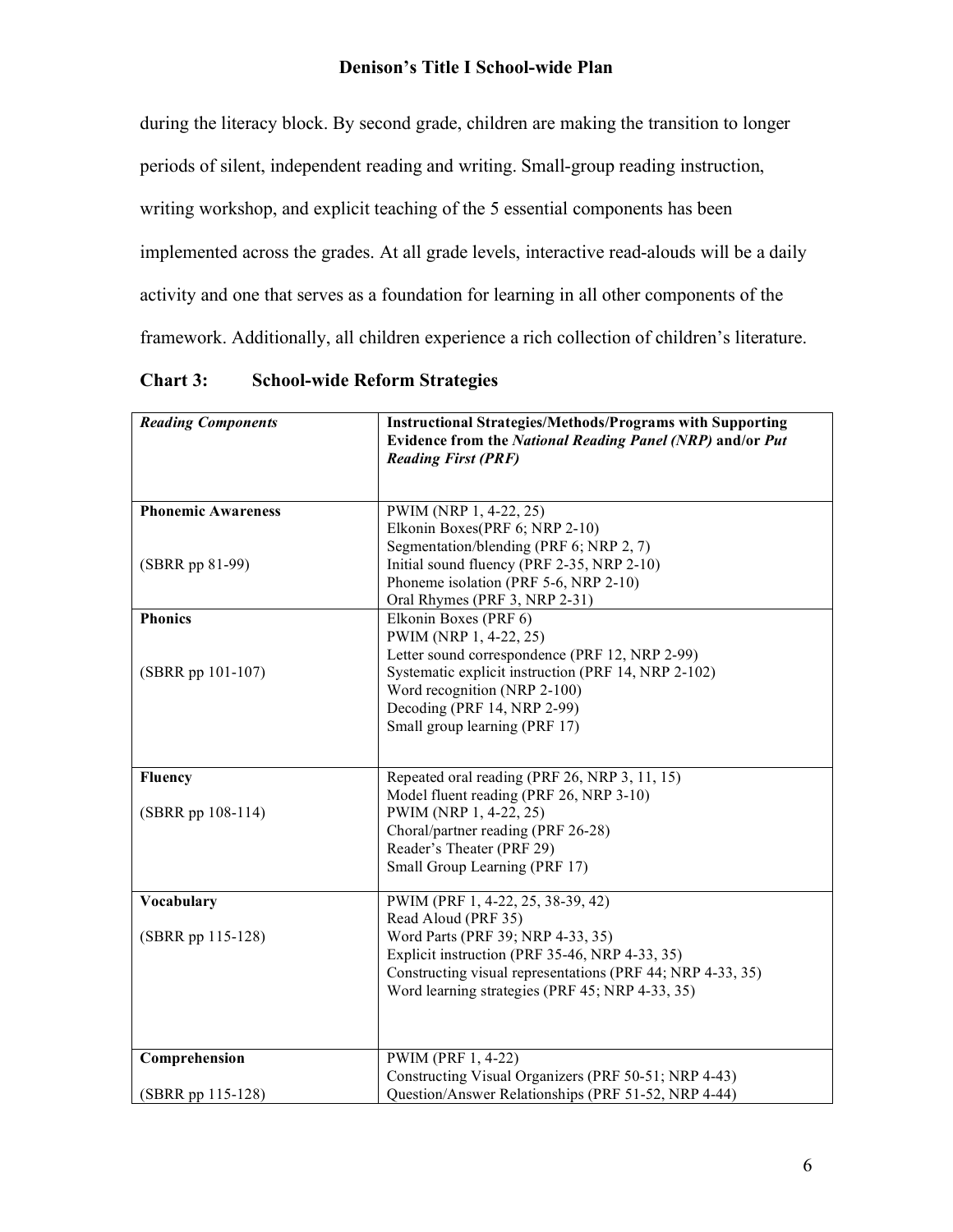| Sequencing/story retelling (PRF 53; NRP 4-44, 66) |
|---------------------------------------------------|
| Reciprocal Teaching (NRP 4-61, 79-84)             |
| Summarizing (PRF 53; NRP 4-44)                    |
| Small Group Instruction (PRF 54; NRP 4-59, 71)    |
| Read Aloud (PRF 35)                               |
| Talk Aloud (PRF 50-51)                            |
| Think Aloud (PRF 53)                              |

**c) (i-ii) Denison Elementary School uses a screening and diagnostic process for determining whether we have met the needs of all students in their pursuit of academic proficiency and advanced achievement. We identify children who are falling behind their peers in learning to read or are failing to learn to read and require intervention.** Our process includes more frequent use of the Phonological Awareness Test (PAT) and the Basic Reading Inventory (BRI) as diagnostic measures with those students who are falling behind or who fail to demonstrate grade-level growth as evidenced by difficulties they demonstrate during reading instruction and other reading-related activities. Teachers will use and monitor running records more frequently with these students. By administering our screening and diagnostic assessments with greater frequency to those students who demonstrate difficulties, we will be able to identify the reading skill in which the student is deficient and begin the intervention as indicated in the next paragraph. Additionally, for any students in danger of failing to learn to read, additional assessment support will be sought from external experts including Northwest AEA's consultants or the DE's Early Childhood Reading Team.

Our comprehensive reading program provides the following interventions based upon scientifically based instructional strategies, practices, and materials proven effective in accelerating achievement; Denison's program also implements specific strategies for monitoring progress and making instructional decisions to support children who are struggling, falling behind their peers, or are failing to learn to read. We recognize that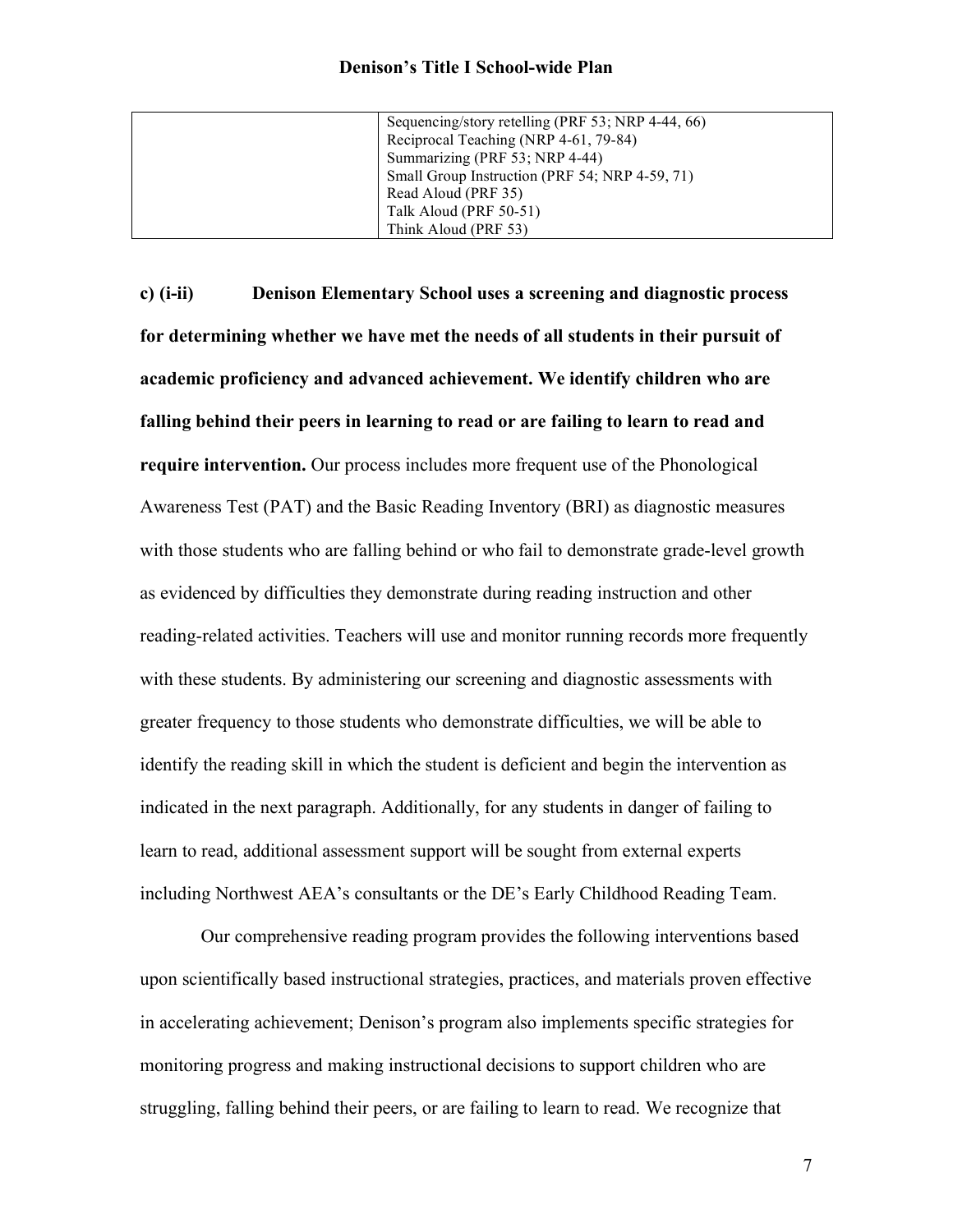even when students have the benefit of a systematic, effectively coordinated reading program, some students will still need additional support in order to become proficient readers. Our program is founded on the premise that **all students can read and we will do whatever it takes** to see that they do. The implication of this professional learning community philosophy is that we must structure a system of interventions that will ensure our mission. At the kindergarten level, our PAT assessments, used with greater frequency with those struggling students, inform our instruction. Those identified for additional support at this level receive intervention in the form of more opportunities to experience the same core program. This means that struggling kindergarten readers spend more time learning in the area in which they struggle, receive more feedback regarding their progress, and experience more intensity in the teaching approaches utilized. The scientifically based strategies that are identified under our Reading First Grant are those strategies that are used coupled with strategies embedded in our Reading Recovery program and our current Title I program. Title I staff, Reading Recovery personnel, and/or ELL instructors provide additional time and support to those students who are struggling or in danger of failing to learn to read. The Title I, the Reading Recovery, the ELL, or the special education teacher may form another smaller group for instruction that includes students with similar needs so that these specialists can offer additional support. An essential intervention-oriented component of our comprehensive literacy program is the use of this intensive, one-on-one or small group instruction for the lowest-achieving readers in first grade, second, third, fourth, and fifth grades.

This kind of early intervention works to accelerate such readers' progress before they become confused about reading and fall too far behind. Title I, Reading Recovery,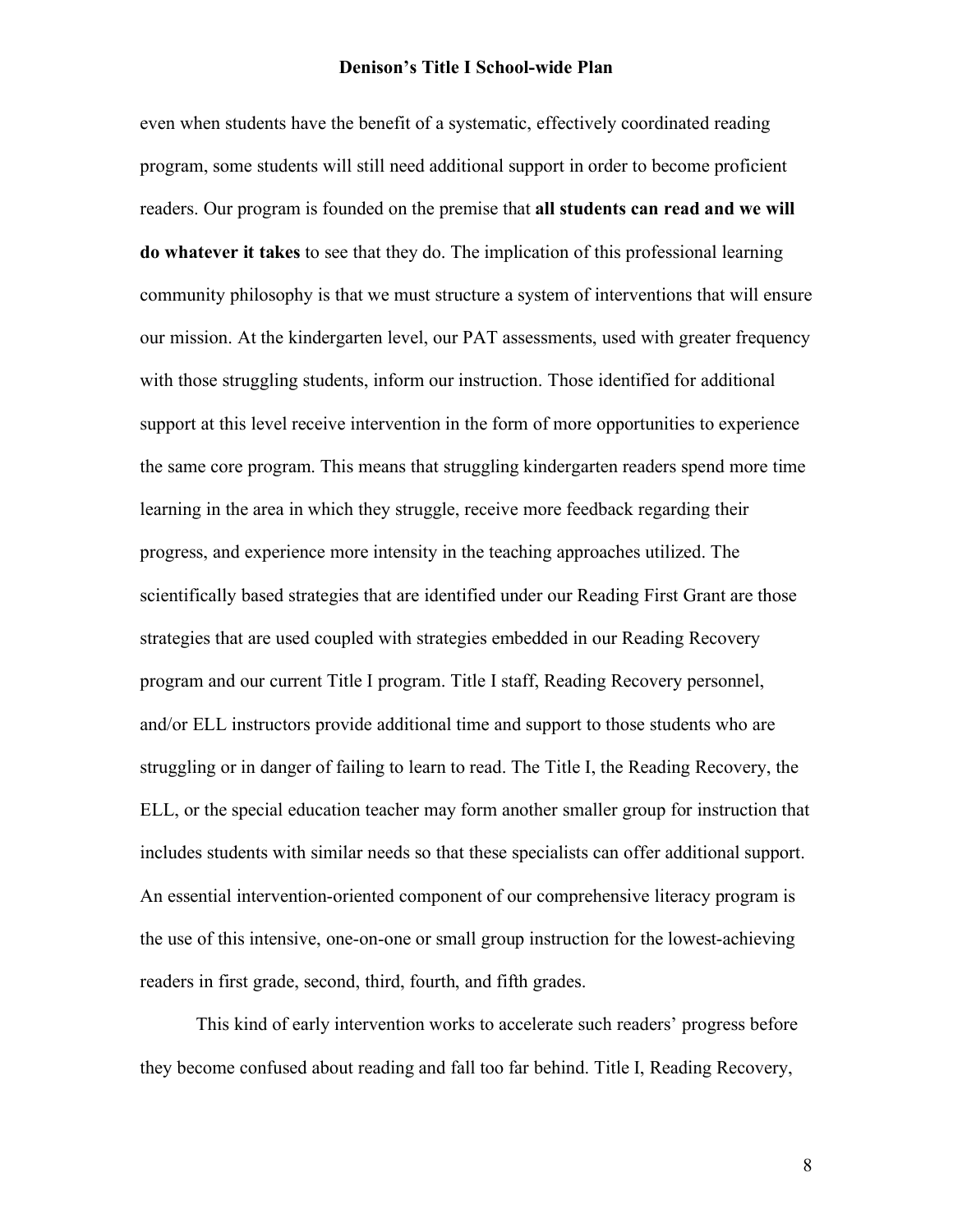ELL, and special education staff, along with regular education staff, will be specially trained to help such students acquire effective reading strategies and will provide daily instruction to identified children. When children are evaluated for selection for one-onone or small group instruction, the appropriate measures for assessing problems in phonemic awareness, phonics, fluency, vocabulary and/or comprehension are used. These include but are not limited to the previously identified assessments such as the PAT, BRI, running records and other appropriate probes. This information forms the basis for the one-on-one or additional small group instruction.

### **3. Highly Qualified Teachers**

All staff members, both certified staff and paraprofessionals, at the elementary building satisfy the highly qualified teacher standard of NCLB. Our three designated Title teachers have reading endorsements, and two are trained in Reading Recovery. Both participate in the ongoing professional development to maintain their training. Furthermore, we have three certified, endorsed ELL instructors and a number of our elementary staff who are pursuing their ELL endorsement. During the 2009-2010 school year, additional teachers will be receiving training in Reading Recovery. As our population continues to shift, the knowledge, skills, and strategies these staff members bring to the literacy growth and achievement of our students are critical.

### **4. High Quality, Ongoing Professional Development Based on SBR**

At the district level, we are entering our fifth year of curriculum mapping. Research indicates that an aligned, cohesive, and scaffolded curriculum positively impacts student achievement. Staff district-wide have been trained in creating quality maps and in reading maps across grade levels to search for gaps, redundancies, and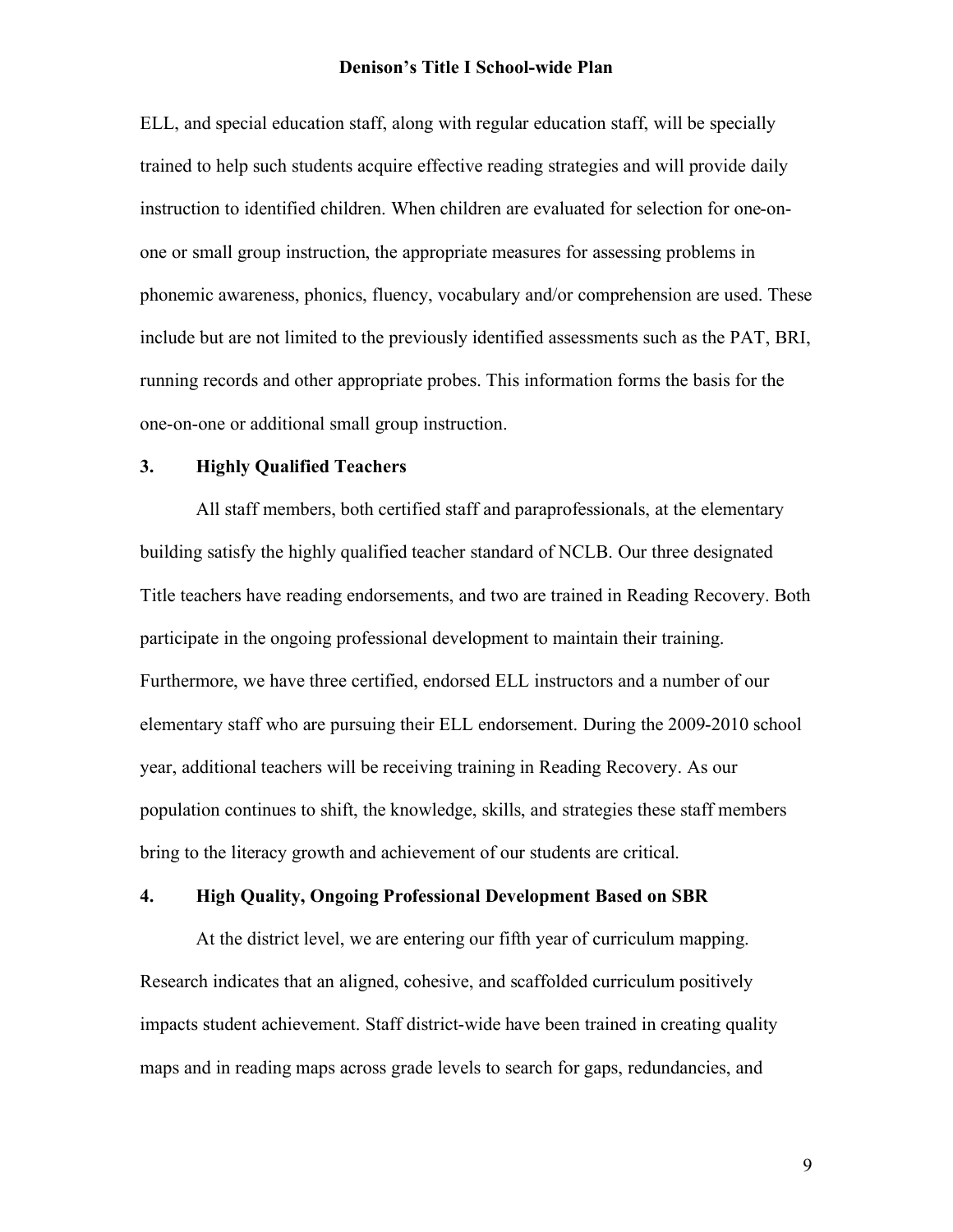timeliness of curricula. The elementary building has mapped the content, skills, and assessments for their math, science, and social studies curricula. We will continue to map literacy K-5 with a focus on writing and reading comprehension. As we examine our maps for gaps, redundancies, timeliness of curriculum and alignment to the Iowa Core Curriculum, we are addressing the needs of our students and the most effective instructional strategies to meet those needs.

This 2009-2010 school year, our staff will receive training in the SBRR strategies throughout the school year. Two times each month from 2:20-4:00 P.M., K-5 teachers and support staff will receive theory and demonstration (explicit instruction) in vocabulary strategies to aid in student comprehension. Training will be provided by our our leadership team who will receive training via our AEA consultants, our school improvement coordinator, our student services teacher and the SWRT all of whom are or will be experienced in implementing the instructional strategies and programs and teaching models. A component of the explicit instruction will include data analysis and instructional decision-making as data becomes available. When we have a district-wide inservice day, teachers will meet by grade level to collaborate, plan, and seek alignment of content, skills, and assessment utilizing their curriculum maps. Three of these full days are scheduled throughout our calendar year. Additionally, all grade level teachers share a common daily planning time during which additional collaboration, planning, and practice will occur. We have invited the two parochial schools in our district to participate in this professional development.

Moreover, the leadership team will meet one day per month to receive explicit training and instruction in SBRR strategies; and to analyze and study implementation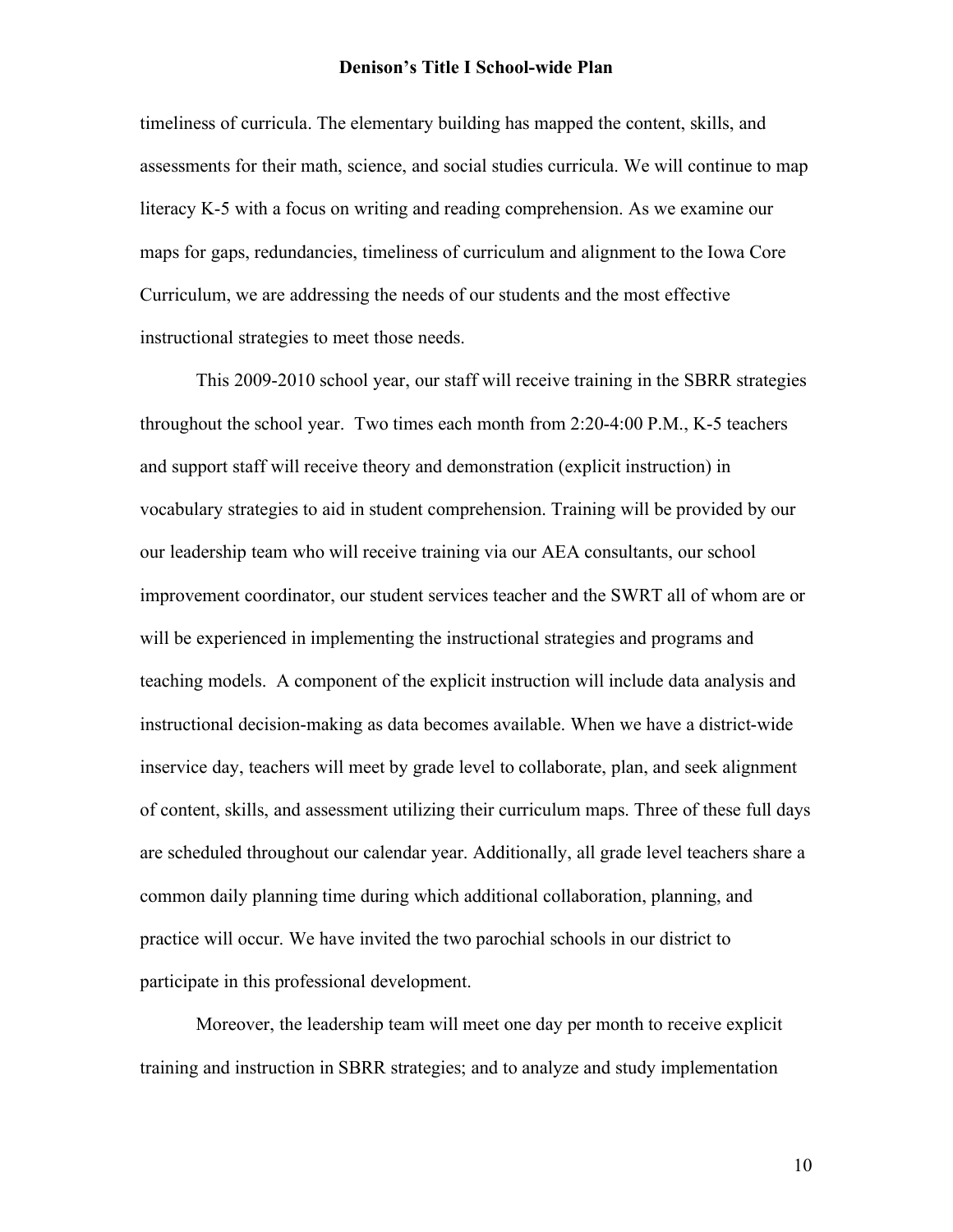data and achievement data, both compiled and disaggregated. The school improvement coordinator will provide training in partnership with the student services teacher and AEA consultants who have experience with the SBRR strategies as a result of their training with the SWRT. Our professional development plan reflects the Iowa Professional Development Model.

# **5. Strategies to Attract High-quality, Highly Qualified Teachers**

Denison Elementary offers a competitive pay scale to draw new teachers to western Iowa. We support our new teachers with a full week of new teacher inservice prior to the start of the school year, and we pair new teachers with trained mentors. Our grade level teams provide additional support and provide the opportunity for ongoing collaboration, which is attractive to teachers new to the district. High-quality, highly qualified instructors are also attracted to in-district professional development plans that provide staff with the option of earning staff development and/or graduate credit. The onsite professional development is vital in supporting the district in its efforts to implement best practices. Working with Morningside College, we are able to provide teachers the opportunity to apply 18 hours of these local professional development credits toward a master's as a professional educator. Additionally, Morningside offers the additional required coursework in Denison as opposed to in Sioux City.

We have also placed quality programming that best meets our students' needs at the top of our priority list. This student-focus has attracted high-quality, highly qualified teachers who desire to work in a progressive, collaborative, and enthusiastic climate. To apprise would-be teachers of what Denison Elementary has to offer, we advertise on our district Web page, which provides links to our standards and benchmarks and to building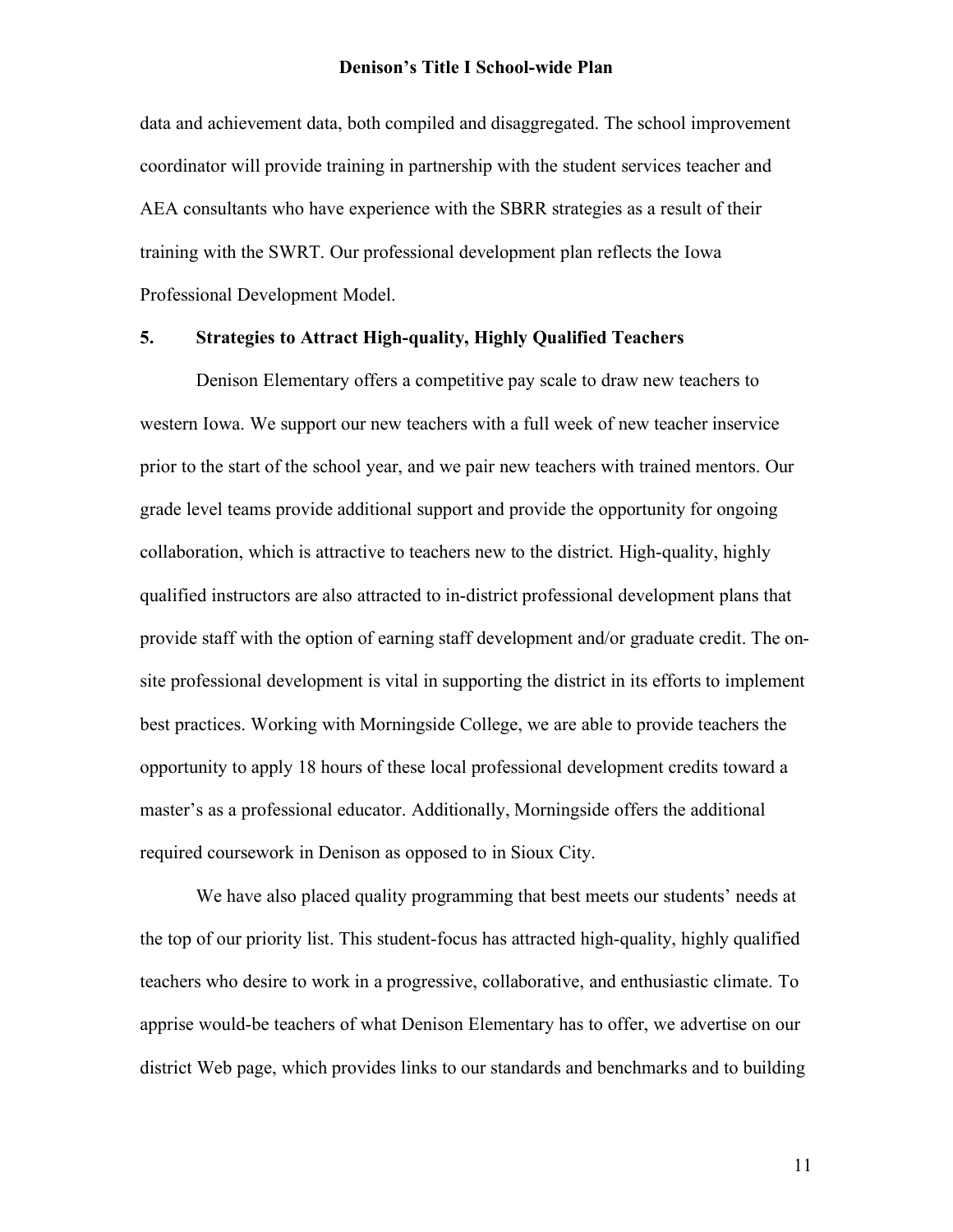specific topics. We also post openings on REAP, in Iowa newspapers, and in the *Omaha World Herald*. We contact universities' placement offices to identify potential candidates, and we have updated and improved our website, where we also advertise.

## **6. Strategies to Increase Parent Involvement**

We begin our school year with an open house where parents and their students visit the student's classroom and teacher. During this time, teachers extend an open invitation to parents to visit the classroom throughout the year. Each week, teachers send notes home in the primary language of the parents to update the parent/s on the student's individual progress. These notes generally appear in the student's homework folder which travels between school and home daily so that parents are able to communicate every day with the teacher should they need to do so. Homework books, included in the homework folder, are available in the language of the student's choice so that parents can enjoy reading with their children at home. Newsletters are sent home either monthly or weekly in the family's primary language. These newsletters identify the content and skills of that month's lessons and the direction of the upcoming month. Teachers provide literacy strategies for parents to use at home and other effective activities appropriate for home. Another strategy that increases parent involvement in cultivating literacy is individually scheduled parent-teacher conferences twice a year. We generally attain a 96% attendance rate at our elementary conferences. Simultaneously with our conferences, we hold our Scholastic Book Fair through which we promote literacy as students and parents select and purchase books together.

We held our second annual Family Literacy Night this year for K-3 students and families. Participants rotated through several stations including a read-aloud in English, a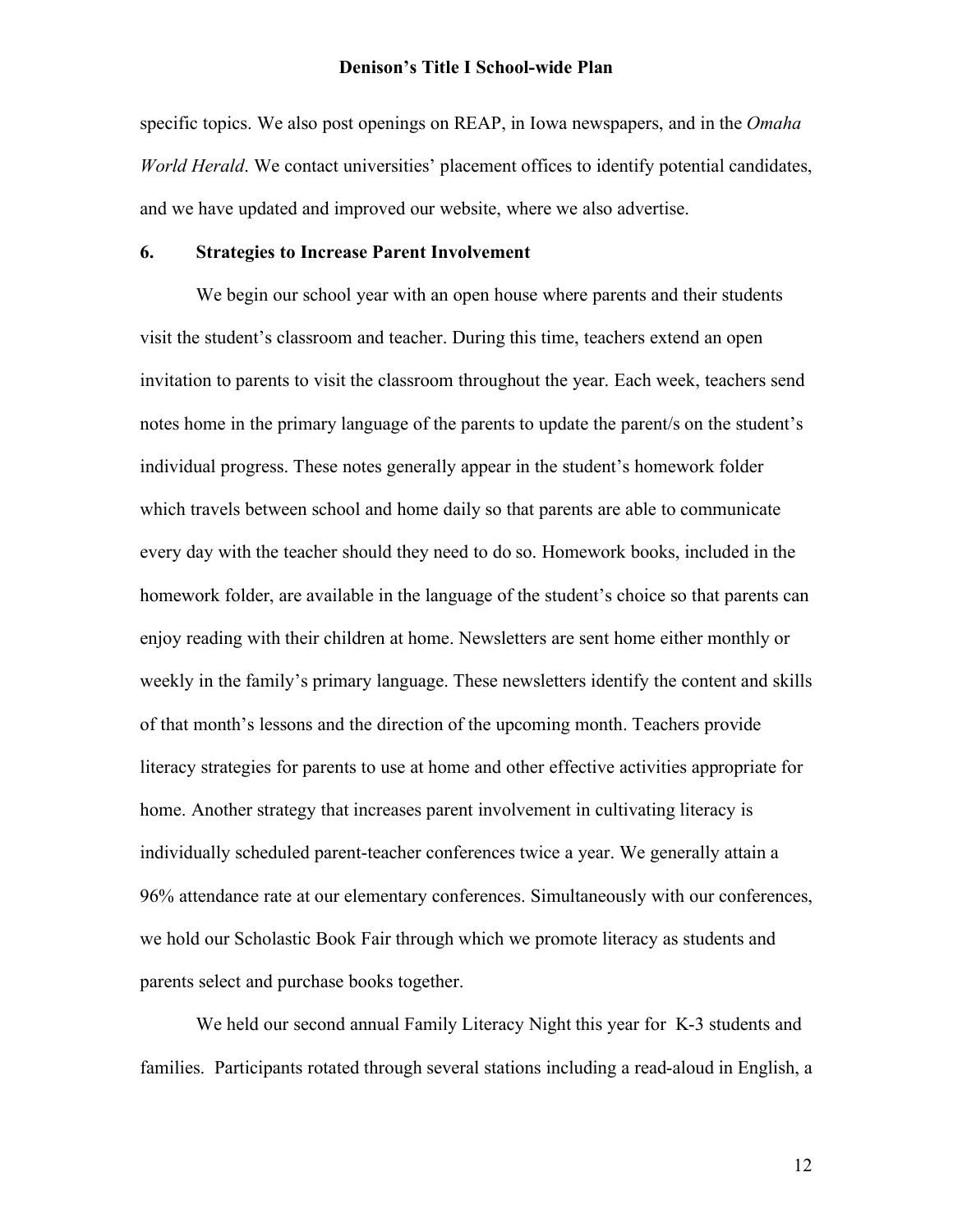read-aloud in Spanish, a literacy game station, a starlight reading station, a Reader's Theater station, and a choose-a-free-book station. We had great parent involvement, as readers, organizers, or volunteers, this past year and look forward to repeating this event during the 2009-2010 school year in an effort to promote family literacy and engagement with our school.

Special areas and individual grade levels connect with parents in their own ways beyond our system-wide strategies to involve parents. Our music teacher engages staff, students, and parents alike in her music programs, which are open to the public. Through hosting an elementary art show in conjunction with the music programs, the art teacher encourages still more parents to engage with their children. At the kindergarten level, each student is a star of the week. During this special week, a parent or guardian is invited to join the kindergartener for lunch. Some parents share a special book during reading time.

During Spring 2009 conferences, parents completed a Title 1 survey regarding our academic programs, parent involvement, and school environment. Stations were set up to allow parents to complete the survey electronically with both English and Spanish versions of the survey available. The results of the survey were as follows (the percent includes the percentage of parents who responded very satisfied or satisfied):

*Academic Program:* Quality of reading instruction  $-97\%$ Materials to support the curriculum, such as classroom materials, library, etc.  $-95%$ Academic standards and expectations – 92% *Parent Involvement:* Regular communication regarding child's academic progress that is easy to understand  $-94%$ Accessibility of teachers and openness to parents – 95% Opportunities available for parent participation – 92%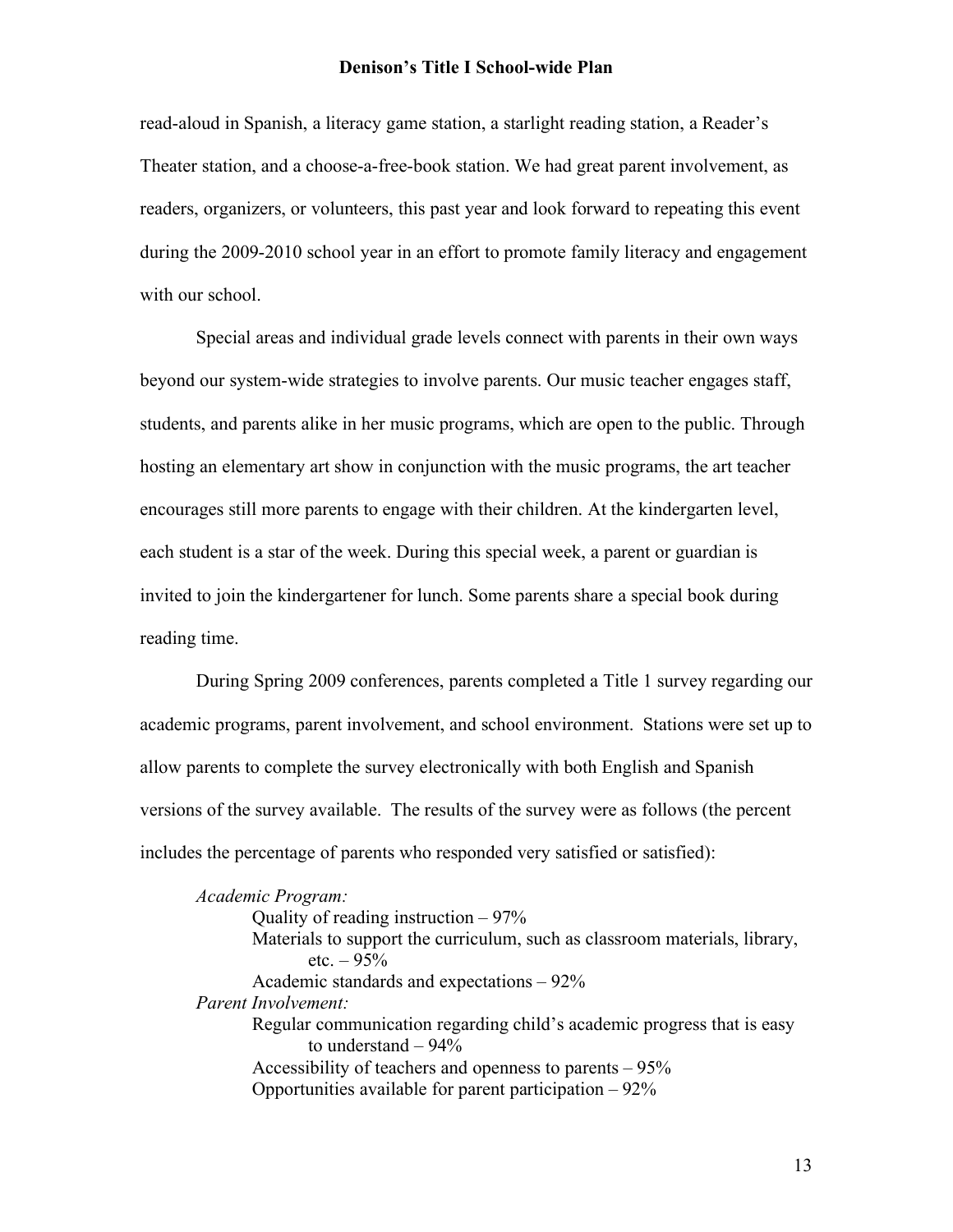School assists in understanding course content, achievement, and tests that the child takes  $-94\%$ Frequent communication with the child's teacher – 94% *School Environment:* High standards for student conduct at the school  $-92\%$ School facilities are clean and inviting – 99% School is safe for students and staff – 95% Welcoming environment when you visit the school  $-97%$ 

# **7. Plans for Assisting Preschool Children in the Transition for Early Childhood**

## **Programs**

Annually, our elementary principals visit the local preschools and head starts to share with those children and parents the expectations at the kindergarten level. They offer suggestions for increasing readiness to read, which also develops literacy skills. Our K-1 special education instructor developed a checklist of readiness skills that she has shared with our preschools so that they can monitor the progress of students in their progress toward kindergarten readiness. She has discussed the scaffolding of skills that result in development of literacy.

Systematically, we host kindergarten round-up in the spring. Parents and future kindergarteners visit the school, and teachers share the expectations for kindergarten and offer suggestions for literacy development activities that can be completed at home in preparation for the upcoming kindergarten year. In the fall, parents and kindergarteners attend open house. They meet the student's kindergarten teacher and revisit the expectations for the kindergarten year. Teachers provide handouts detailing ways in which parents can support the literacy development of their children. During the first few weeks of school, our two counselors spend significant time with the kindergarten students to help them establish a comfort level within their new environments.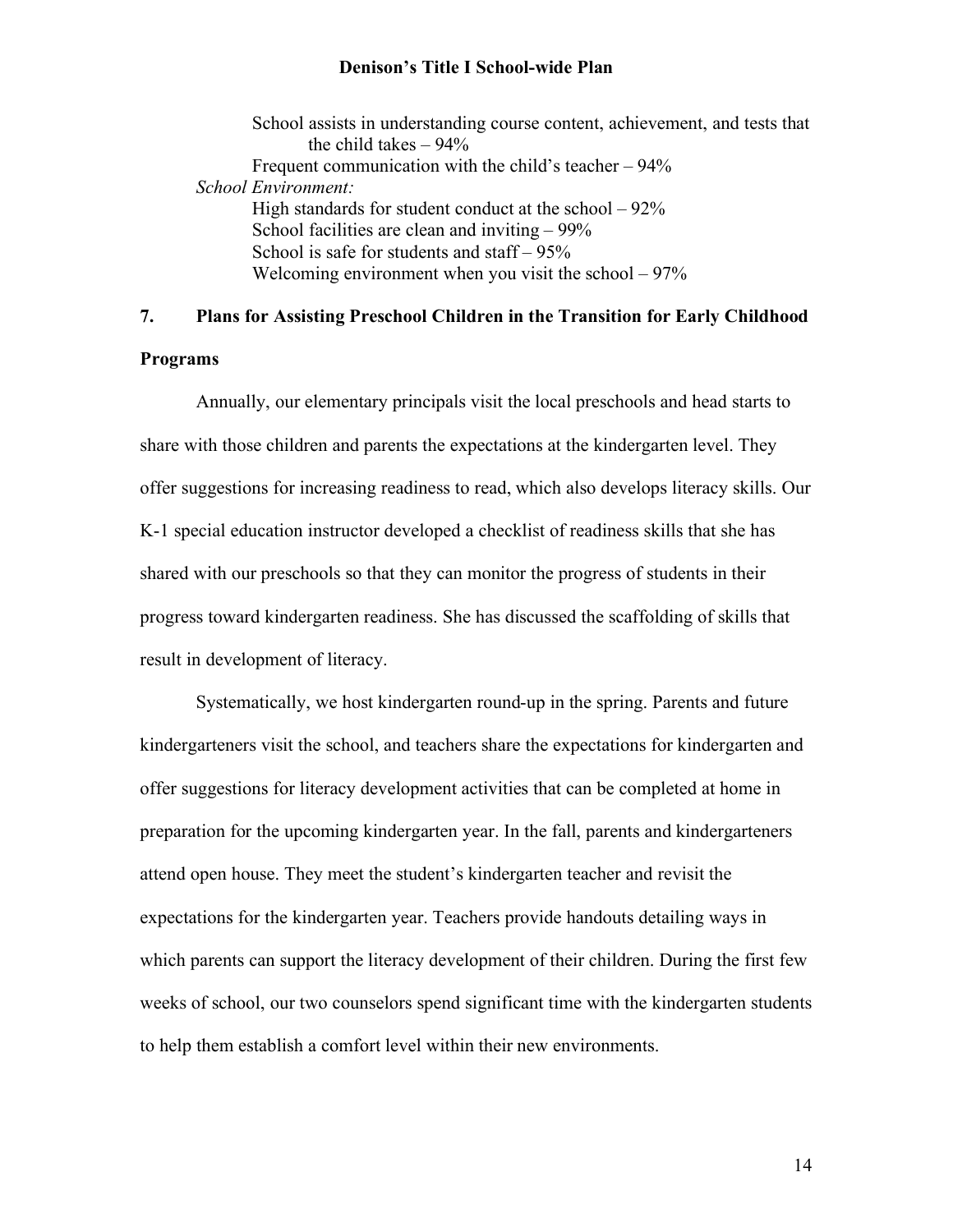# **8. Measures to Include Teachers in Decisions Regarding the Use of Academic Assessments**

Denison's Literacy Team, including the elementary principals, teachers, the superintendent, student services teachers, and school improvement coordinator meet once per month to monitor and evaluate all components of our comprehensive reading program. They also monitor data on any students considered at-risk of failing to learn to read or those with issues that may warrant intervention. All staff members are responsible for the continuous collection of student data including formal and informal assessments. Teachers, principals, support staff, and other certified school personnel administer assessments, collect data, and analyze data. Teachers keep a folder on each student with all data and share routinely after each administering of assessments with the AEA consultant and literacy strategist. When the teacher and/or student services teacher sees a need for immediate intervention, they can schedule a conference and address the student's needs.

Our leadership/literacy team assists in administering assessments and disaggregating and aggregating data with support from the school improvement coordinator and the AEA consultants. The school improvement coordinator, working with our AEA consultant, collects and analyzes all data on student progress including the disaggregation of data according to gender, race/ethnicity, SES, special education, and ELL. A monthly sharing of data with the leadership team, as well as with staff, ensures continuous improvement and targeting of specific strategies to address areas where improvement is most needed. We formally consider achievement data as a leadership team at least 3 times per year. The leadership team and the administrative team, to assess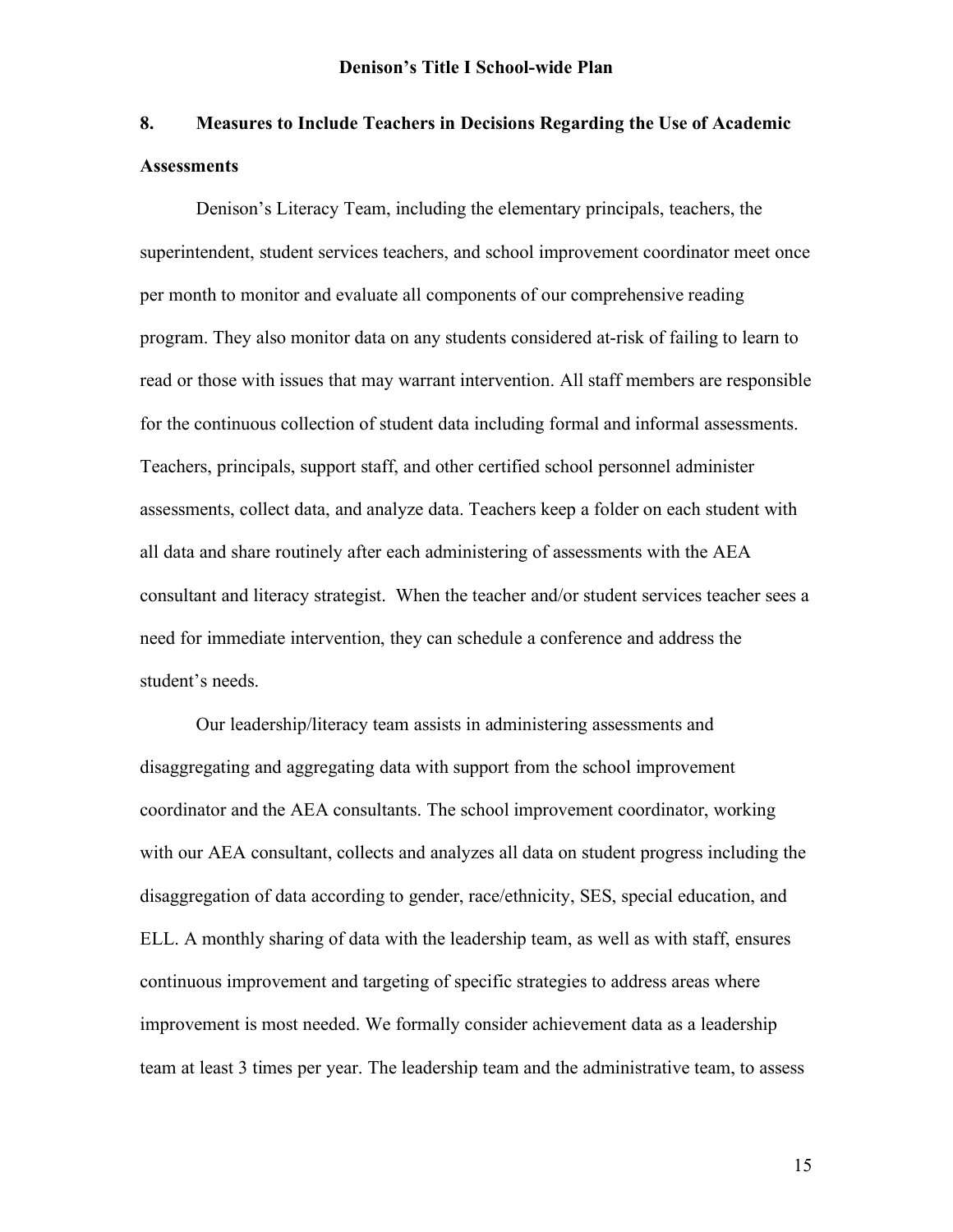the degree of implementation, also study implementation logs. Together the achievement data and the implementation data guide the professional development process.

Both a district-level and building-level process for the collection and analysis of the resulting data (students achievement) on at least an annual basis has been identified. Results of student achievement and teacher-implementation are compiled as available by the leadership team, led by the school improvement coordinator. The team reviews running records and implementation logs in addition to the formal assessment achievement data as it is available in order to offer intervention and support to both students and staff and to identify any needs. The leadership team also disaggregates data by gender, SES, major racial/ethnic groups, ELL, and special education while including participation rates. Our staff has had opportunity to reflect on the implications of our achievement data for our various subgroups through item analysis work we have done.

# **9. Activities to Ensure that Students Having Difficulty Mastering the Proficient and Advanced Levels of Standards Shall Have Effective, Timely Additional Assistance**

Our Student Assistance Team (SAT) meets weekly to monitor the progress of students in need of assistance. When a student is identified as in need of additional support, the following interventions will be utilized:

#### **Student Interventions:**

1. The previously identified assessments (Boehm, Gates MacGinitie, BRI, PAT, Running Records, Benchmark Skills Checklist) will be administered with greater frequency so that we can make an accurate diagnosis with regard to which component/s need further support.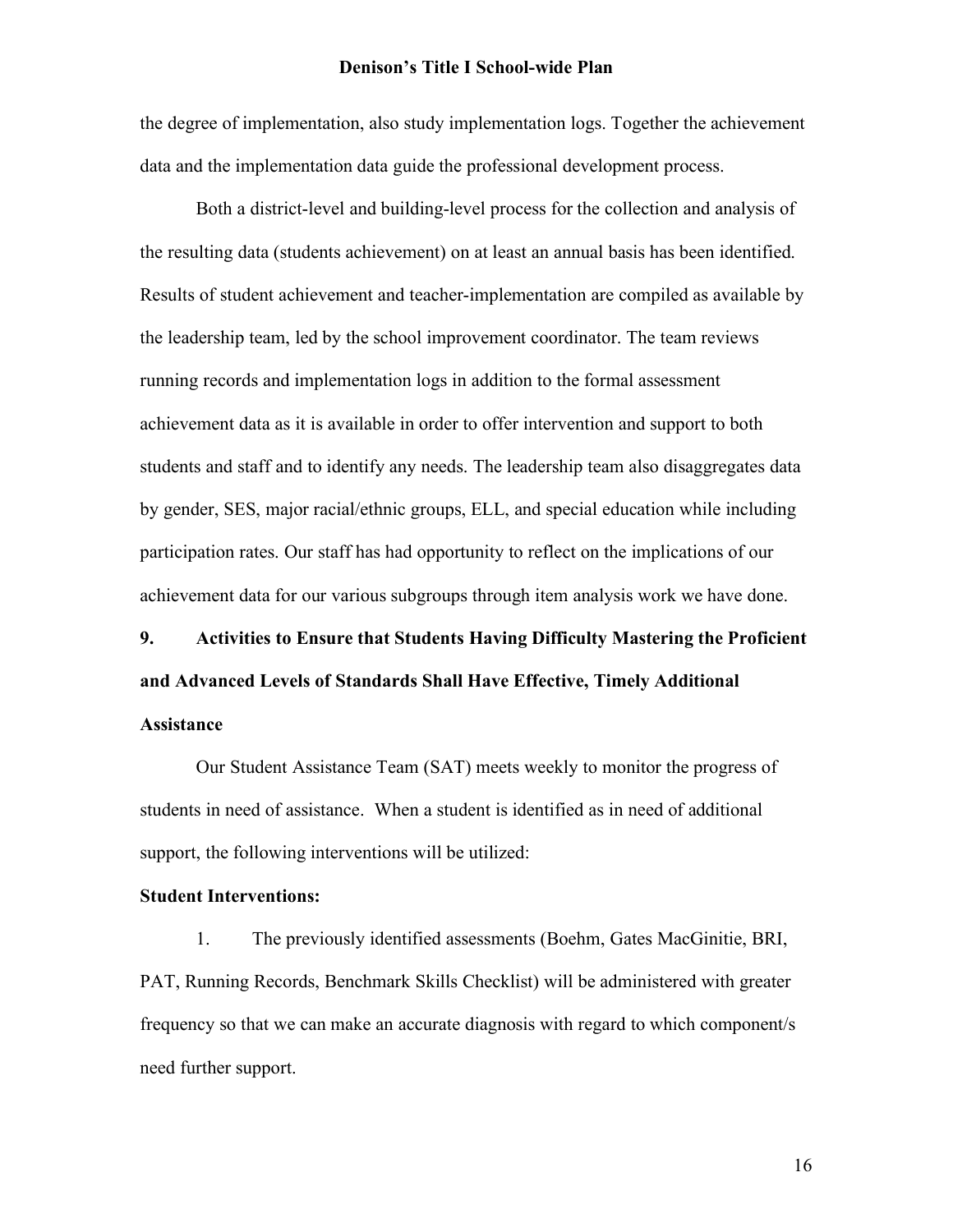2. The core program, or target areas thereof, will be implemented with greater frequency and intensity in the areas determined by the assessment analysis.

3. Additional instructional, one-on-one time will be allocated either before or after school or during a pullout time in the school day. Our Reading Recovery teachers and Title teachers will support this intervention utilizing SBRR strategies.

4. Adjustments in small group size or the addition of another small group are other options for intervention.

5. External experts like the AEA reading consultants will be available to offer additional recommendations and support.

Denison Elementary has a building-level team responsible for the analysis of implementation and student assessment data, and decision-making regarding the need for intervention. Students of the parochial schools who have been identified as in need of intervention also benefit from these services.

# **10. Coordination and Integration of Federal, State, and Local Services and Programs**

Our ELL/migrant programs are closely tied to our Title I program. In addition to working with the newcomers, our ELL instructors serve as strategists in the buildings. They team with our regular education teachers to model strategies, provide support and ideas, co-teach and work with small groups in reading and vocabulary instruction. The ELL/migrant coordinator collaborates with our school improvement coordinator to align ELL strategies with Reading First strategies so that teachers can best meet the needs of all students.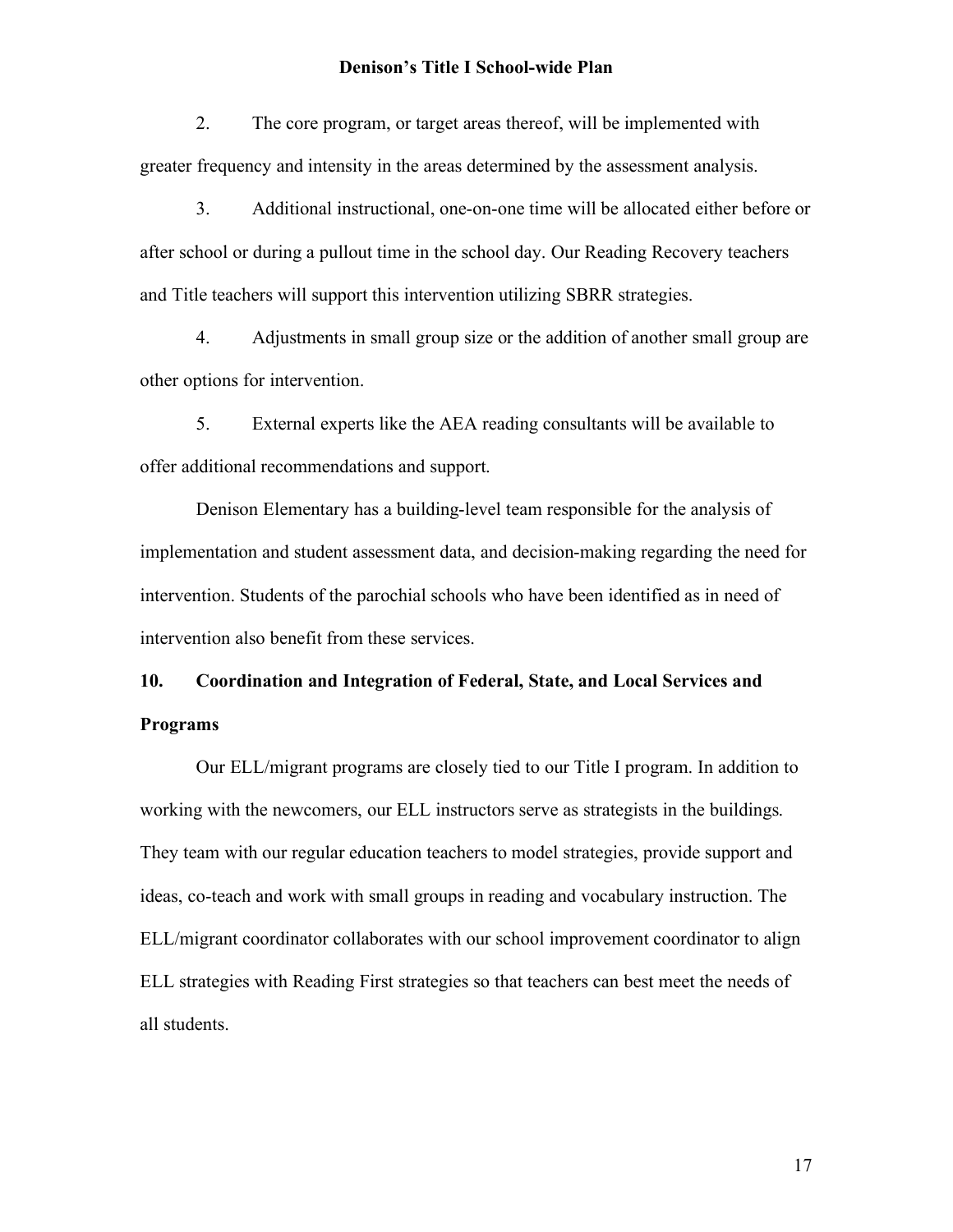Title I teachers and special education teachers are also integrated into our literacy block. They provide support and instruction for reading groups comprised of lower achieving readers. When students are targeted for reading intervention, our special education teachers and Title I teachers provide the first and second tiers of intervention support. In this way our Title program is integrated with special education and our K-5 comprehensive reading program.

Locally, our Kiwanis Club, Rotary Club, and Denison Education Association have each adopted a grade level. Every year, students in these grades receive a free book courtesy of one of these service clubs. Additionally, Kiwanis Club members volunteer to read to our lower elementary students. We also coordinate our Scholastic Reading Counts and the Scholastic Reading Inventory with our Title program. Through these Scholastic components, we derive lexile information, and then make instructional decisions about the appropriate level of text each student needs.

## **II. List of Related State and Federal Programs Included in SWP**

- 1. Reading First
- 2. ESL
- 3. Migrant
- 4. Special Education
- 5. State and Federal Class-size Reduction Funds

# **III. Description of How School Will Use Consolidated Resources to Implement Components**

As indicated in the narrative, our consolidated resources will be used in such a way as to benefit our students most effectively in the development of their literacy. Our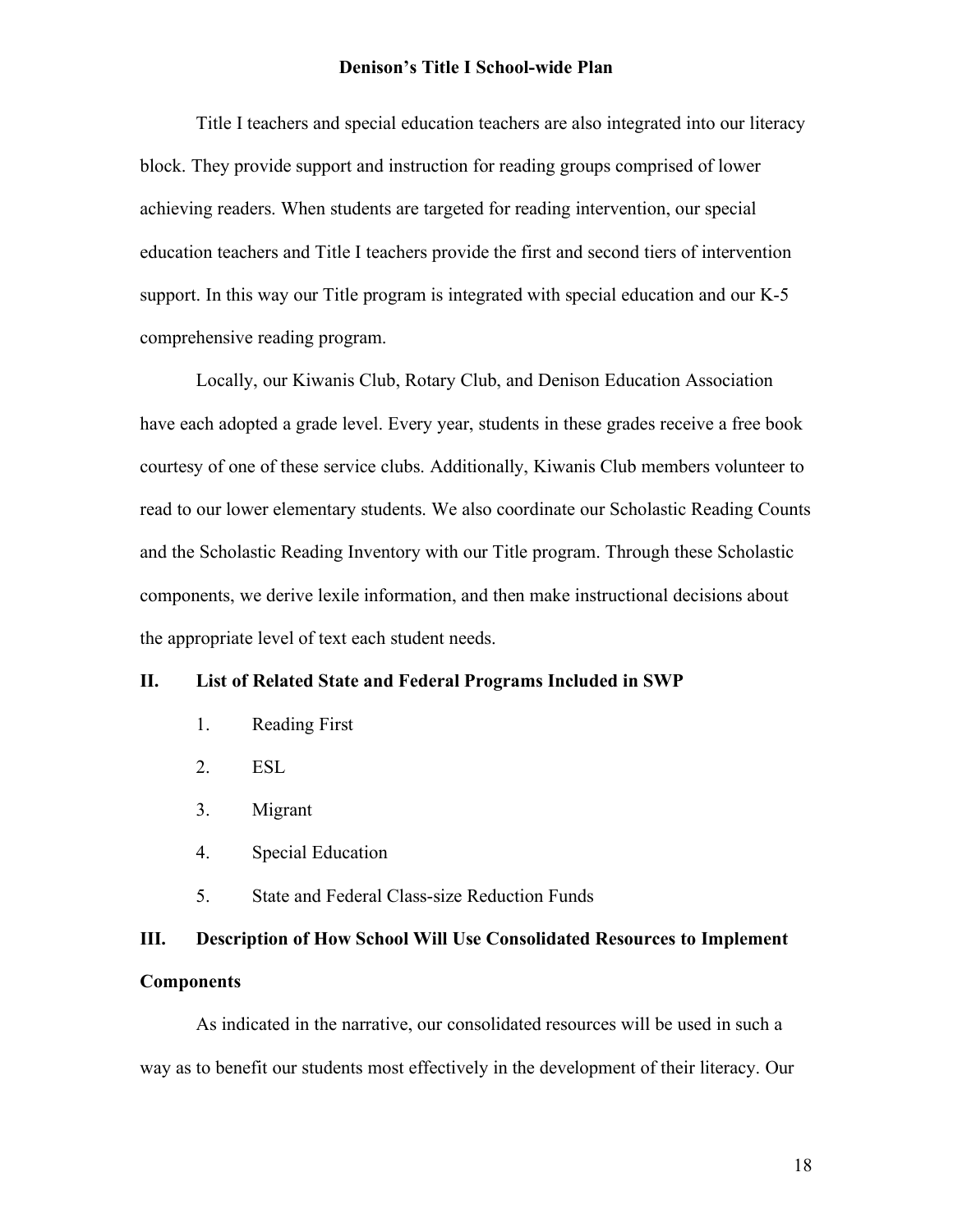Reading First funds will support the professional development of our staff such that they acquire SBRR strategies that will enhance their reading instruction. The guidelines and expectations of the Reading First Program will facilitate the implementation of the schoolwide reform strategies and the analysis of data. Intervention strategies will be implemented, too, as a result of the guidelines of Reading First. ESL and Migrant programs and funds will support our staff in acquiring those strategies to address most effectively the needs of our ELL and migrant students such that they can attain proficiency in reading. As indicated in the narrative, our ELL staff are integrated into our 90-minute literacy blocks. Similarly, our special education instructors, during that 90 minute literacy block, will provide strategies and instructional support for struggling readers within the regular classroom environment. The class-size reduction money enables us to keep our teacher-student ratio low as we target the individual needs of each child. In determining how to target those individual needs, staff will collaborate in the collection and analysis of data in order to make instructional decision in the best interest of our students. Each resource is a piece of the entire puzzle that is our comprehensive reading program.

#### **IV. Description of Communication of Student Assessment Results to Parents**

We have a reporting form for the BRI that will be distributed to parents in the primary language of the home when all results are finalized. This form indicates norms, averages, and the child's score. A similar form will be utilized for the PAT assessment. The Developmental Spelling Assessment (DSA) results are indicated to parents through the practice lists that are sent home weekly. Each list indicates an achievement level as a result of the DSA score. This communication will occur within weeks after the